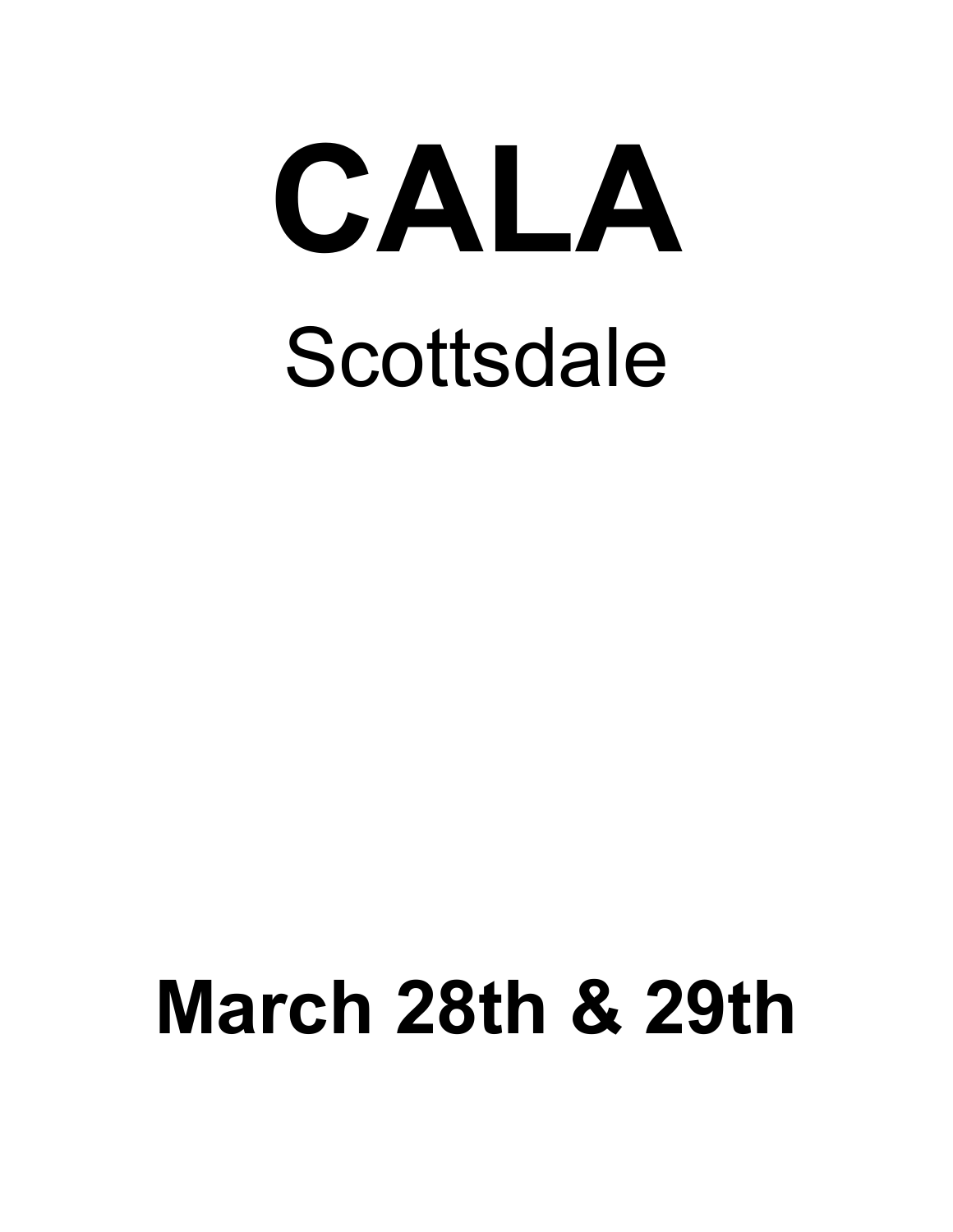## **100 Siblings Showroom**

Israel Ramirez 213-489-9605

Cream Yoga I Love Tyler Madison Pink Martini Sahira Jewelry Tiare Hawaii

#### **101 Ginger Showroom**

Ginger Vasquez 310-488-8568

Paani River + Sky Streets Ahead Sundown by River + SKY Viereck

#### **103 Circle 5 Showroom**

Articles of Society bobi Heather by Bordeaux Christine Simek

#### **104 WBC Showroom**

Desi Green, Michelle Zimmerman

Australia Luxe Collective Delicate Raymond Driftwood Femme Fatale Gold + Stone Love Token Recycled Karma

#### **105 Aratta**

Tracy Partida, Cindy Cordero, Susanna Karapetyan

Aratta

#### **106 M. Rena**

Nicole Lee 213-749-3333

M. Rena

#### **107**

### **Lefties Showroom**

Christy McKee 561-312-7237

Heroine Sport Spiritual Gangster Welly Bottle

#### **108 Jamie Minick Sales**

CAPTIVA CASHMERE LILLA | P Jamie Minick 951-536-9283

#### **109 5 Seasons Showroom**

Grey State Level 99 RD Style Solei Sea Splendid Stark x Tart Collections Unpublished Veronica M Wanakome Mercy Ruiz, Paige Spagnoletti 310-500-5102

## **110**

#### **Mary Minser Sales**

DANTELLE ORB CLOTHING ROMA LABEL SALAAM CLOTHING SCARLETT POPPIES Mary Minser (213) 627-4884

# **112**

## **Place Showroom**

ASTR BARE CHARLIE HOLIDAY KAANAS Lost + Wander MON RENN NIA SOVERE Michelle McAdam 213-243-0741

# **113**

# **Gentle Fawn**

Gentle Fawn Orit Levy (818) 469-1100

**114 Varley Clothing Inc**

Varley Leone Islam (626) 487-2259

#### **115 Marked Showroom**

SASKIA BECK, EMILY WILSON

4SI3NNA BAYSE DAYDREAMER Daze Denim Heartloom **SZADE** 

**116 Free People**

Free People Ashley Vance (310) 482-9447

#### **117 Bella Dahl**

Bella Dahl Piper Bue 213-746-4466

# **118**

**Hudson**

Hudson Morgan McQueen (601) 307-2685

#### **119 Big Sky Sales**

Junk Food Allison Gleason, Rosalie Herrera

L\*Space **120**

# **Michael Stars**

Michael Stars Claudine Han (213) 622-8293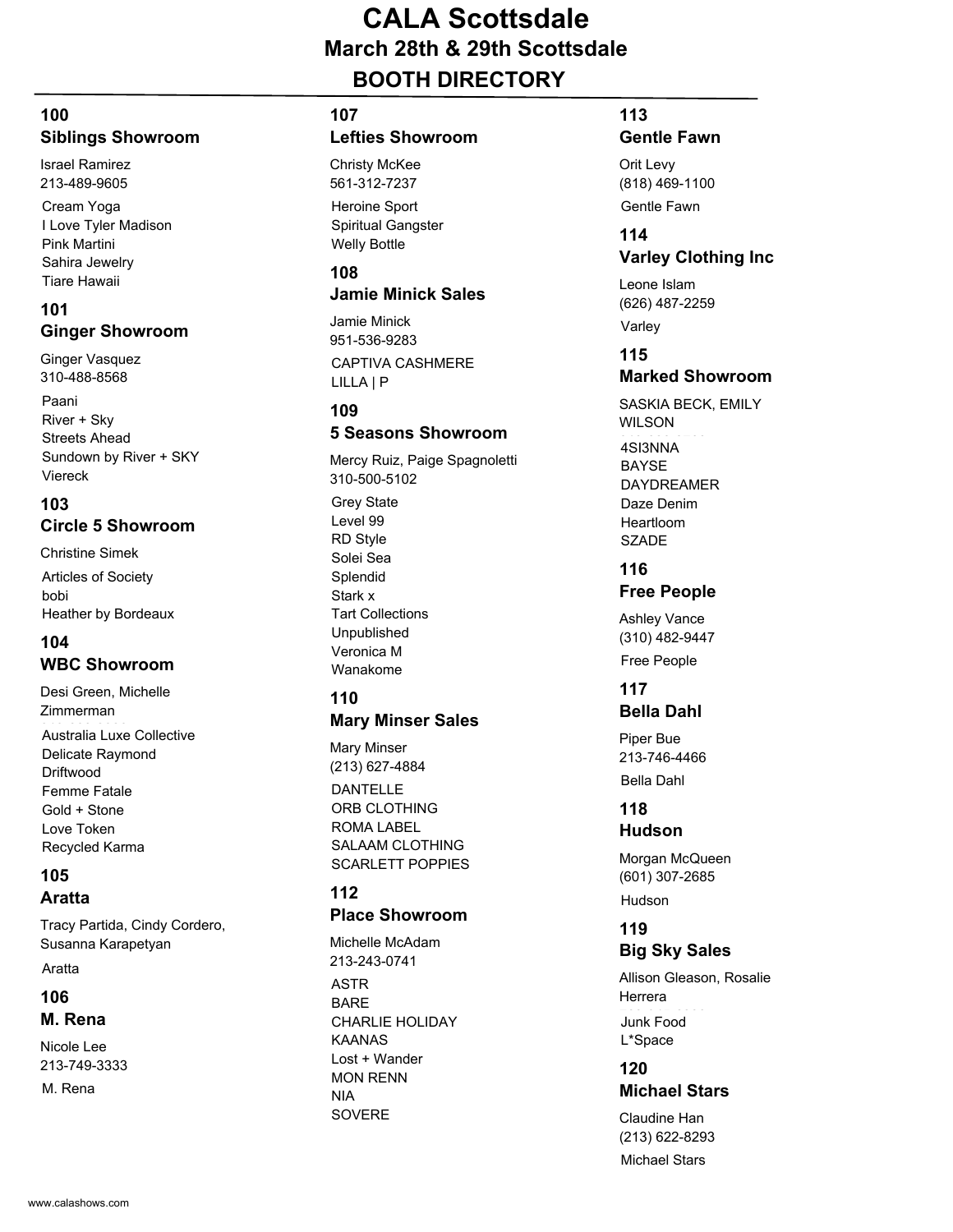#### **121 Dylan**

Dylan by True Grit Donna Gavin (310) 713-4263

#### **122 Perlmanrep**

David Perlman (213) 327-0809

La Maison Le Soir Lili Sidonio Molly Bracken Premium

#### **123 The Landa Showroom**

Doug Plamondon, Ashley Perez, Shana Regenhardt,

Cienna hello nite Mododoc **OAT** 

#### **124 We Are Good LLC**

Amy Kenner, Kim Bauer, Lauren Mehanfar

good hYOUman Olik the Label

#### **125 Dawn Stephens**

Felicite Fresha London Kenda Kist KMJ Sea Lustre Dawn Stephens (323) 877-8208

#### **126 Rande Cohen Showroom**

Rande Cohen, Julie Mandell 213-489-3044

Oats Cashmere PJ Salvage Strap-it's

#### **127**

#### **Honey Riders Showroom**

Erin Benjamins (949) 945-8382

Dippin Daisy's Swimwear

#### **128 Naked rebellion**

Naked Rebellion Jessica Wenger McPhaul, Zoe Traynor, Katie Mattazaro,

#### **130 7Diamonds**

7Diamonds Mario Pasillas 714-241-7190

#### **131 Scully by Dale and Sherry**

**Scully** Scully-Leather Dale Jalovec, Sherry Maresh (303) 733-9051

**133**

# **Butik Showroom**

Jurate Nicole Carabetta, Rebecca Rosenberg

## **134**

#### **Castillo Showroom**

WYETH Sylvia Castillo, Emma Teasdale, Ruthie Miller

# **135**

#### **Jambu & Co**

Jambu JBU Suzie Lister (925) 785-9188

# **136 Chinese Laundry**

Chinese Laundry Jessica Nelson, Sam Chagzoetsang

#### **137 MIA SHOES**

MIA<sup>3</sup> Ed Goetz, Richard Strauss, Ryan Reiner

MIA Amore MIA Kids Strauss & Ramms

# **138**

#### **Sofft Shoe Co.**

Sofft Shoes Jennifer Stanley (818) 606-9774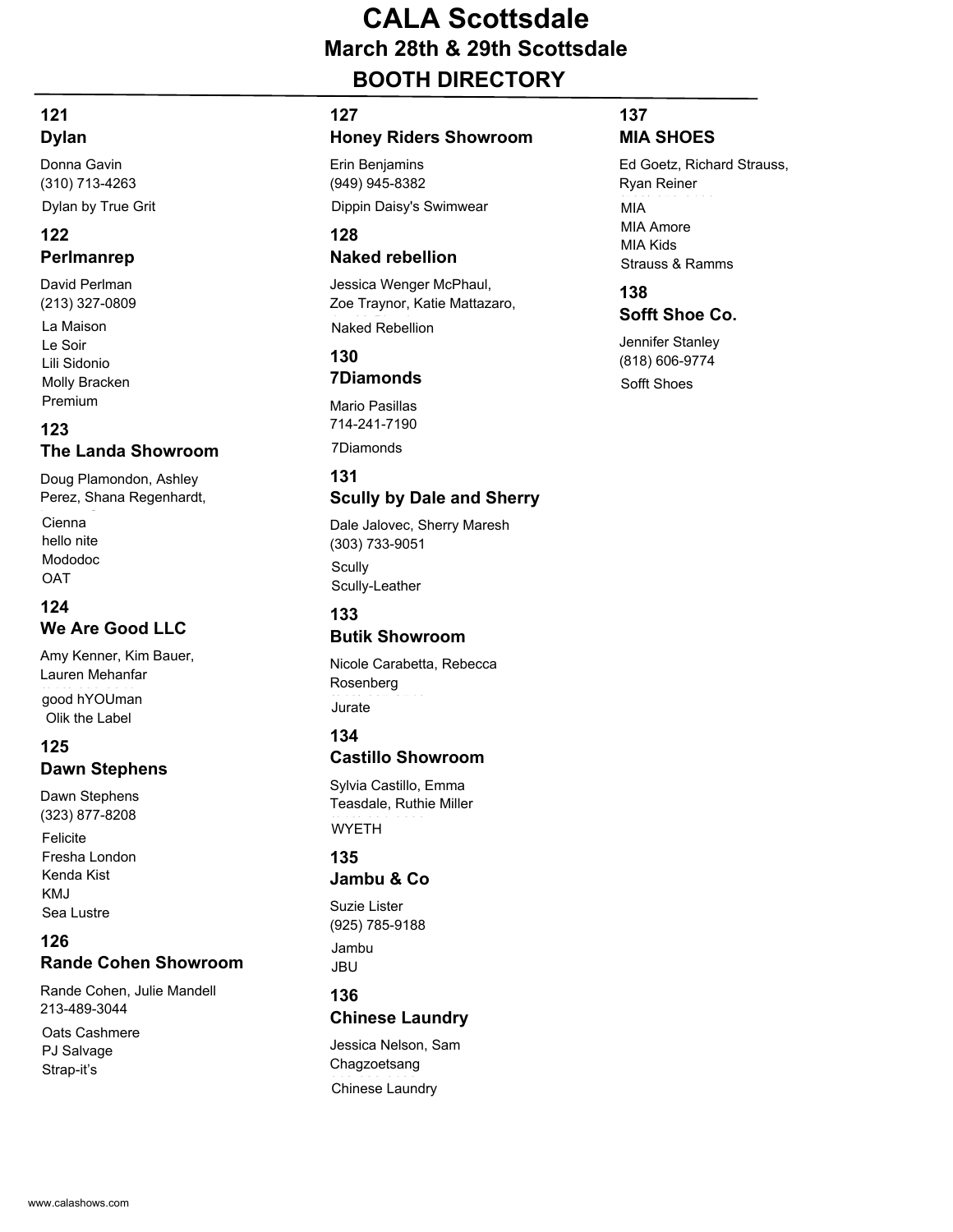| <b>ACTIVEWEAR</b>                        |     | <b>SZADE</b>               | 115 | Sundown by River +<br><b>SKY</b> | 101 |
|------------------------------------------|-----|----------------------------|-----|----------------------------------|-----|
| 7Diamonds                                | 130 | <b>Welly Bottle</b>        | 107 |                                  |     |
| Cream Yoga                               | 100 | <b>WYETH</b>               | 134 | <b>SZADE</b>                     | 115 |
| good hYOUman                             | 124 | <b>DENIM</b>               |     | <b>Welly Bottle</b>              | 107 |
| Heroine Sport                            | 107 | 7Diamonds                  | 130 | <b>FOOTWEAR</b>                  |     |
| <b>Spiritual Gangster</b>                | 107 | Articles of Society        | 103 | Australia Luxe Collective        | 104 |
| Varley                                   | 114 | Daze Denim                 | 115 | Chinese Laundry                  | 136 |
| <b>T-SHIRTS</b>                          |     | Driftwood                  | 104 | Jambu                            | 135 |
|                                          |     |                            |     | <b>JBU</b>                       | 135 |
| 7Diamonds                                | 130 | Free People                | 116 | <b>KAANAS</b>                    | 112 |
| <b>BAYSE</b>                             | 115 | Hudson                     | 118 | <b>MIA</b>                       | 137 |
| bobi                                     | 103 | Level 99                   | 109 |                                  |     |
| Cream Yoga                               | 100 | OAT                        | 123 | <b>MIA Amore</b>                 | 137 |
| <b>DANTELLE</b>                          | 110 | Scully                     | 131 | <b>MIA Kids</b>                  | 137 |
| <b>DAYDREAMER</b>                        | 115 | SOVERE                     | 112 | Sofft Shoes                      | 138 |
| Driftwood                                | 104 |                            | 109 | Solei Sea                        | 109 |
|                                          |     | Unpublished                |     | Strauss & Ramms                  | 137 |
| <b>Grey State</b>                        | 109 | Wanakome                   | 109 | <b>DRESSES</b>                   |     |
| Heather by Bordeaux                      | 103 | <b>SUSTAINABLE</b>         |     | 4SI3NNA                          | 115 |
| Junk Food                                | 119 | Dippin Daisy's<br>Swimwear | 127 | Aratta                           | 105 |
| LILLA   P                                | 108 |                            |     |                                  |     |
| Recycled Karma                           | 104 | <b>Grey State</b>          | 109 | <b>ASTR</b>                      | 112 |
| River + Sky                              | 101 | Jurate                     | 133 | <b>BARE</b>                      | 112 |
|                                          |     | KMJ                        | 125 | <b>BAYSE</b>                     | 115 |
| Spiritual Gangster<br><b>ACCESSORIES</b> | 107 | Level 99                   | 109 | Bella Dahl                       | 117 |
|                                          |     | Premium                    | 122 | CHARLIE HOLIDAY                  | 112 |
| Jurate                                   | 133 | River + Sky                | 101 | Cienna                           | 123 |
| <b>KAANAS</b>                            | 112 |                            |     |                                  |     |
| Naked Rebellion                          | 128 | <b>SCARLETT POPPIES</b>    | 110 | Felicite                         | 125 |
| Sahira Jewelry                           | 100 | Solei Sea                  | 109 | Femme Fatale                     | 104 |
| <b>Streets Ahead</b>                     | 101 | Splendid                   | 109 | Free People                      | 116 |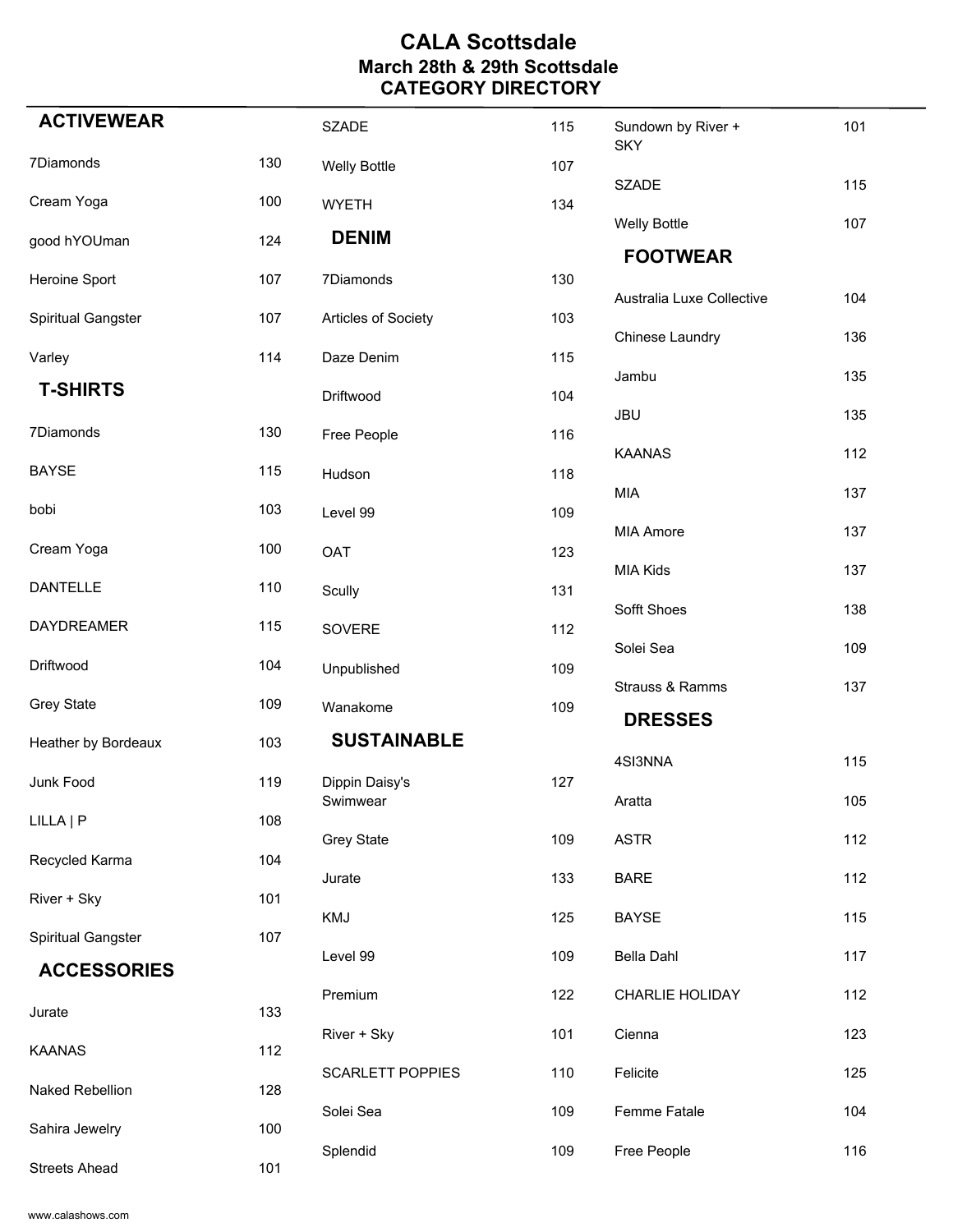| Fresha London           | 125 | <b>INTIMATES</b>     |     | <b>NIA</b>                | 112 |
|-------------------------|-----|----------------------|-----|---------------------------|-----|
| Gentle Fawn             | 113 | La Maison            | 122 | <b>OAT</b>                | 123 |
| Heartloom               | 115 | Naked Rebellion      | 128 | ORB CLOTHING              | 110 |
| Le Soir                 | 122 | Strap-it's           | 126 | Pink Martini              | 100 |
| Lili Sidonio            | 122 | <b>JEWELRY</b>       |     | <b>RD Style</b>           | 109 |
| Lost + Wander           | 112 | Delicate Raymond     | 104 | Wanakome                  | 109 |
| Molly Bracken           | 122 | Gold + Stone         | 104 | <b>LOUNGEWEAR</b>         |     |
| <b>MON RENN</b>         | 112 | Jurate               | 133 | CHARLIE HOLIDAY           | 112 |
| Paani                   | 101 | Kenda Kist           | 125 | Driftwood                 | 104 |
| Pink Martini            | 100 | Sahira Jewelry       | 100 | good hYOUman              | 124 |
| Premium                 | 122 | <b>KNITWEAR</b>      |     | <b>Grey State</b>         | 109 |
| RD Style                | 109 | Aratta               | 105 | hello nite                | 123 |
| River + Sky             | 101 | <b>ASTR</b>          | 112 | Heroine Sport             | 107 |
| ROMA LABEL              | 110 | <b>BAYSE</b>         | 115 | L*Space                   | 119 |
| SALAAM CLOTHING         | 110 | Cienna               | 123 | La Maison                 | 122 |
| <b>SCARLETT POPPIES</b> | 110 | Cream Yoga           | 100 | <b>Michael Stars</b>      | 120 |
| Sea Lustre              | 125 | DANTELLE             | 110 | Mododoc                   | 123 |
| SOVERE                  | 112 | Dylan by True Grit   | 121 | <b>NIA</b>                | 112 |
| Splendid                | 109 | Free People          | 116 | PJ Salvage                | 126 |
| Stark x                 | 109 | Gentle Fawn          | 113 | Recycled Karma            | 104 |
| <b>Tart Collections</b> | 109 | Heartloom            | 115 | <b>Spiritual Gangster</b> | 107 |
| Tiare Hawaii            | 100 | hello nite           | 123 | Splendid                  | 109 |
| Veronica M              | 109 | I Love Tyler Madison | 100 | Sundown by River +        | 101 |
| Viereck                 | 101 | Lili Sidonio         | 122 | <b>SKY</b>                |     |
| <b>HANDBAGS</b>         |     | LILLA   P            | 108 | Varley                    | 114 |
| <b>KAANAS</b>           | 112 | M. Rena              | 106 | <b>MEN'S</b>              |     |
| Scully-Leather          | 131 | Mododoc              | 123 | 7Diamonds                 | 130 |
|                         |     | Molly Bracken        | 122 |                           |     |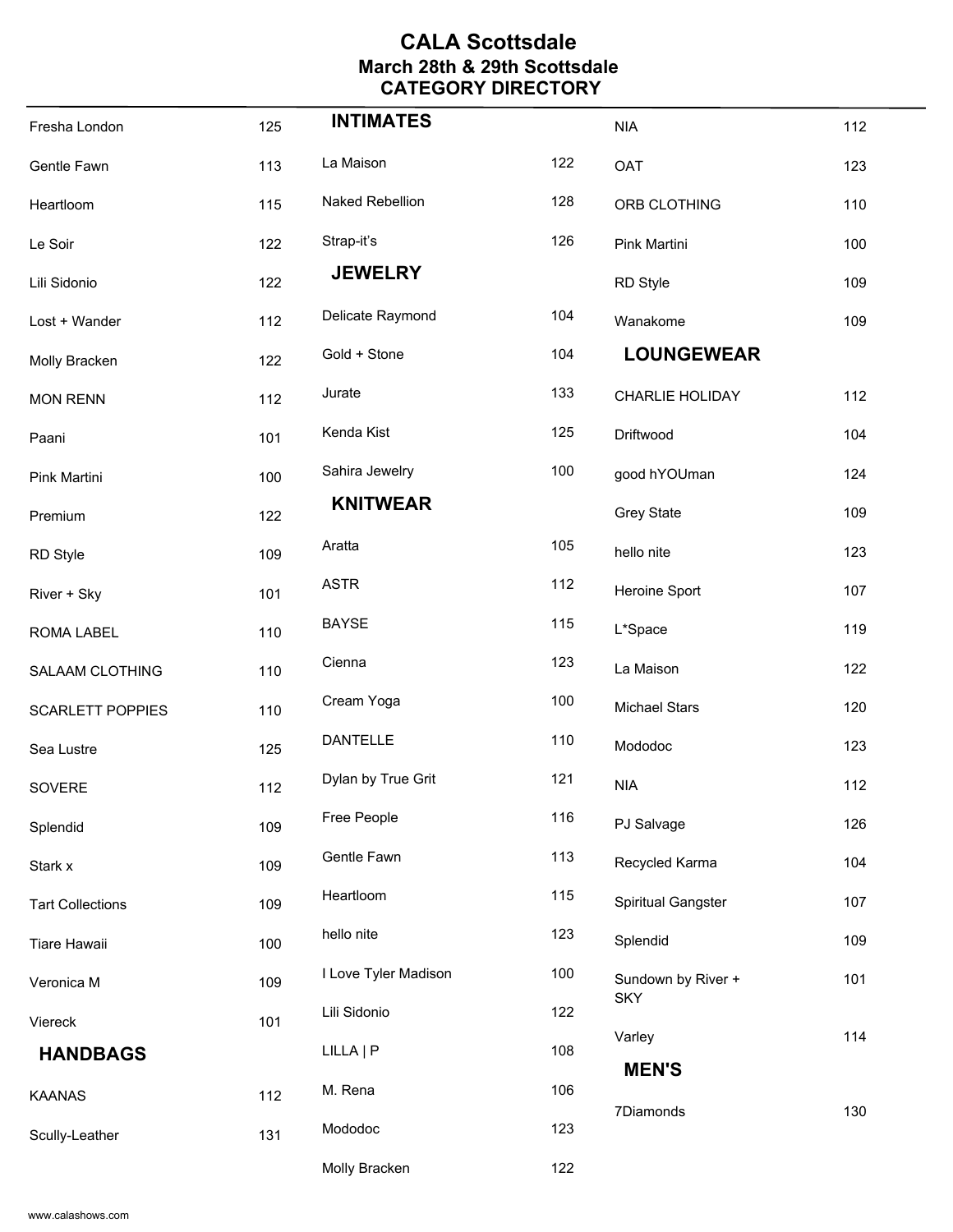| <b>OUTERWEAR</b>           |     | 7Diamonds            | 130 | SOVERE                  | 112 |
|----------------------------|-----|----------------------|-----|-------------------------|-----|
| 7Diamonds                  | 130 | Aratta               | 105 | Stark x                 | 109 |
| Dylan by True Grit         | 121 | <b>ASTR</b>          | 112 | <b>Tart Collections</b> | 109 |
| Gentle Fawn                | 113 | <b>BARE</b>          | 112 | Unpublished             | 109 |
| Heartloom                  | 115 | Bella Dahl           | 117 | Veronica M              | 109 |
| Love Token                 | 104 | Cienna               | 123 | Viereck                 | 101 |
| ORB CLOTHING               | 110 | <b>DANTELLE</b>      | 110 | <b>PANTS</b>            |     |
| Scully                     | 131 | Dylan by True Grit   | 121 | 7Diamonds               | 130 |
| Scully-Leather             | 131 | Felicite             | 125 | <b>BARE</b>             | 112 |
| Wanakome                   | 109 | hello nite           | 123 | <b>Bella Dahl</b>       | 117 |
| <b>EUROPEAN</b>            |     | KMJ                  | 125 | Femme Fatale            | 104 |
| Femme Fatale               | 104 | LILLA   P            | 108 | I Love Tyler Madison    | 100 |
| Lili Sidonio               | 122 | Lost + Wander        | 112 | Level 99                | 109 |
| Premium                    | 122 | Love Token           | 104 | Lost + Wander           | 112 |
| <b>SCARLETT POPPIES</b>    | 110 | M. Rena              | 106 | <b>MON RENN</b>         | 112 |
| Varley                     | 114 | <b>Michael Stars</b> | 120 | Sea Lustre              | 125 |
| <b>SCARVES</b>             |     | Mododoc              | 123 | Stark x                 | 109 |
| CAPTIVA CASHMERE           | 108 | Molly Bracken        | 122 | Unpublished             | 109 |
| <b>HATS</b>                |     | <b>MON RENN</b>      | 112 | <b>CASHMERE</b>         |     |
| <b>WYETH</b>               | 134 | <b>NIA</b>           | 112 | CAPTIVA CASHMERE        | 108 |
| <b>SWIMWEAR</b>            |     | OAT                  | 123 | Oats Cashmere           | 126 |
| <b>CHARLIE HOLIDAY</b>     | 112 | ORB CLOTHING         | 110 | <b>MADE IN USA</b>      |     |
| Dippin Daisy's<br>Swimwear | 127 | Paani                | 101 | DAYDREAMER              | 115 |
| L*Space                    | 119 | Pink Martini         | 100 | Felicite                | 125 |
| Solei Sea                  | 109 | Recycled Karma       | 104 | Gold + Stone            | 104 |
| <b>TOPS</b>                |     | SALAAM CLOTHING      | 110 | good hYOUman            | 124 |
| 4SI3NNA                    | 115 | Sea Lustre           | 125 | KMJ                     | 125 |
|                            |     |                      |     | M. Rena                 | 106 |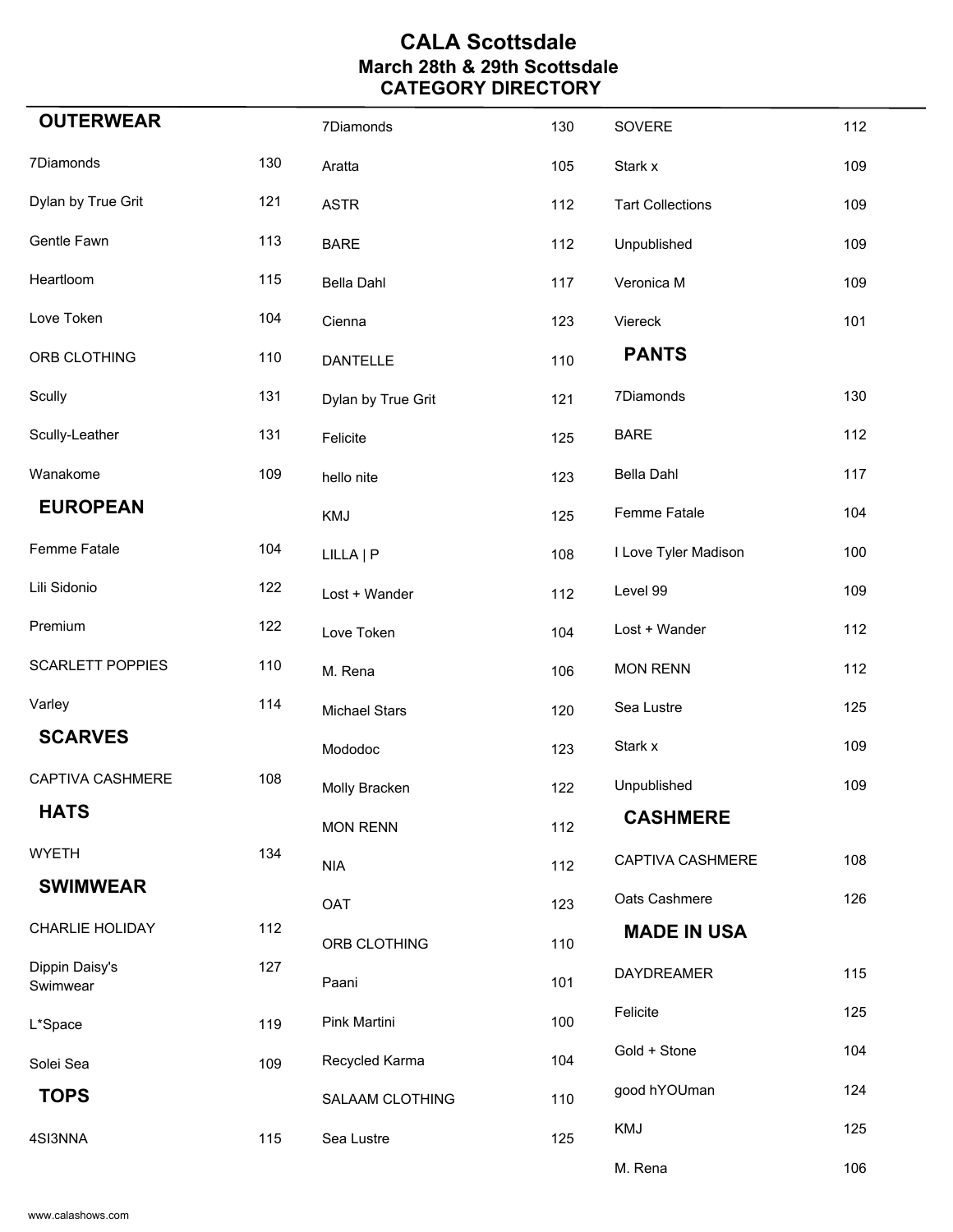| Michael Stars                    | 120 |
|----------------------------------|-----|
| Naked Rebellion                  | 128 |
| <b>SALAAM CLOTHING</b>           | 110 |
| Streets Ahead                    | 101 |
| Sundown by River +<br><b>SKY</b> | 101 |
| Veronica M                       | 109 |
| Viereck                          | 101 |